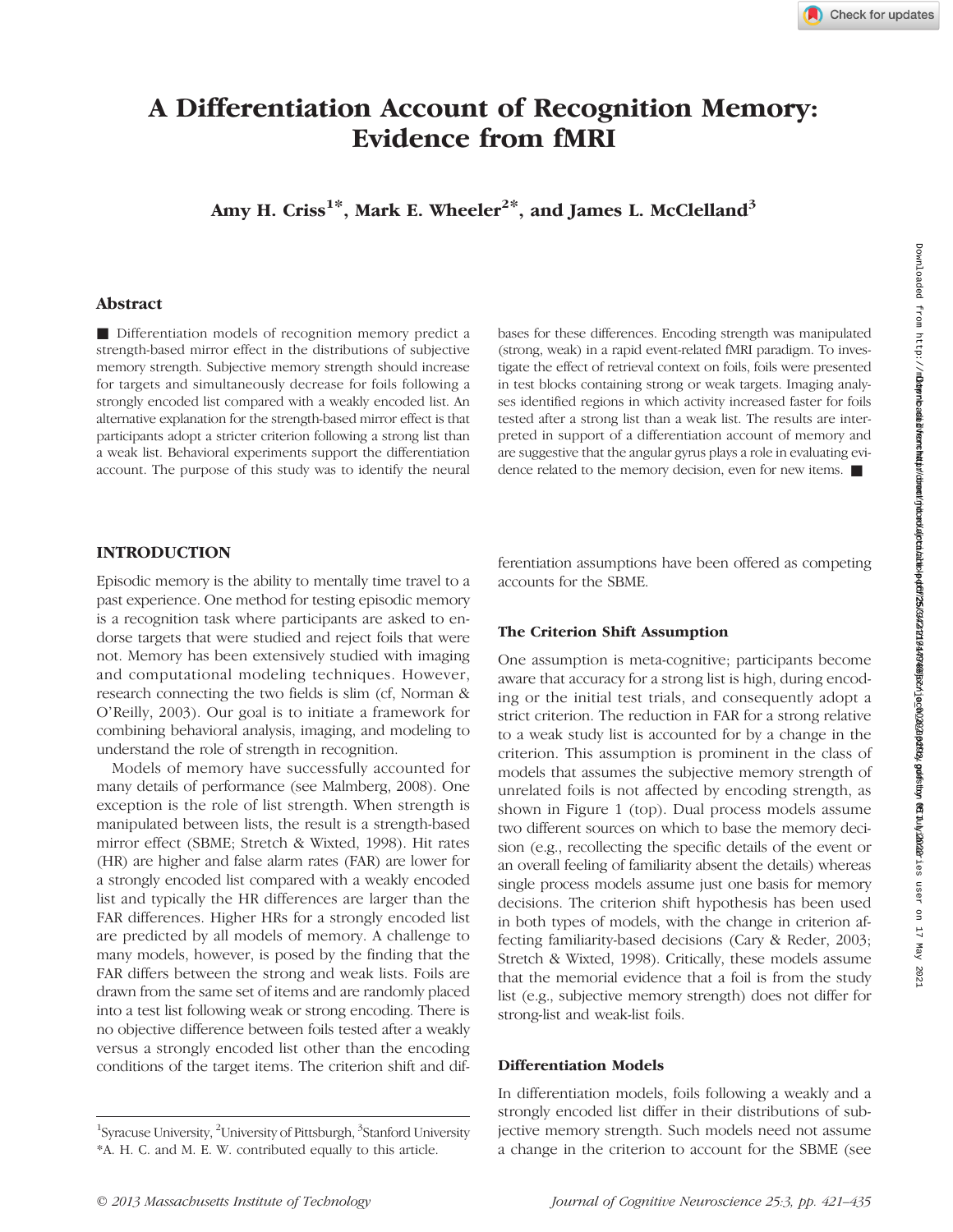

Figure 1. Distributions of memory strength illustrating a criterion shift account of the SBME (top). The vertical line represents the criterion placement. Distributions generated from a differentiation model showing that the memory strength of targets and foils differs for strong and weak lists (bottom).

Figure 1, bottom; Criss & McClelland, 2006; McClelland & Chappell, 1998; Shiffrin & Steyvers, 1997). Differentiation models assume that better encoding of target items results in more accurate memory traces. The more accurate a given memory trace, the less likely it is that it will match a foil decreasing the FAR. In other words, the more that is known about an item, the less confusable that item is with other items. This assumption causes the distribution of subjective memory strength to increase for targets and simultaneously decrease for foils tested after a strong list compared with a weak list (see Criss, 2006, 2009, 2010). Like all memory models, differentiation models do include a criterion that can be used strategically. For example, the criterion is changed in response to the proportion of targets on the test list (e.g., Criss, 2009). In this sense the differentiation hypothesis is more robust whereas the criterion placement hypothesis can be refuted either by no evidence of a criterion shift or by evidence for differentiation. For the present purposes, the critical point made by differentiation models is that the criterion does not play a causal role in the SBME.

Whether strengthening items on a list results in a change in the memory distribution for foils and targets or a change in criterion placement is an important theoretical question. Discriminating between a differentiation account and criterion shift account of the SBME with only HRs and FARs is impossible because the signal detection parameters are saturated (four data points and four critical parameters). Evidence for differentiation models is accumulating with studies using more informative dependent measures. For example, direct ratings of subjective memory strength support a priori predictions of differentiation models. That is, participant-generated distributions of memory strength following a strong and a weak list differ as predicted by differentiation models. Critically, these participant-generated distributions of memory strength do not change with differences in target probability, a classic response bias manipulation (Criss, 2009).

Analysis of RT distributions within the diffusion model framework (e.g., Ratcliff, 1978) support differentiation models (cf, Starns, White, & Ratcliff, 2010). The diffusion model describes how information is accumulated to reach a decision. The better the quality of evidence provided by the stimulus or the decision-maker, the faster the rate of evidence accumulation, called the drift rate. In recognition memory, drift rate maps onto subjective memory strength (Ratcliff, 1978), thus differences in drift rate were predicted for strong-list foils and weak-list foils. Empirical distributions of RT were best fit by differences in the rate of evidence accumulation (e.g., drift rate) for strong and weak targets and strong-list and weak-list foils, with larger magnitudes of drift rates for targets and foils from the strong list (Criss, 2010). The magnitude of the strength differences and corresponding changes in drift rate need not be and was not identical for targets and foils. In contrast, manipulating criterion by changing the percentage of targets at test resulted in a different pattern of RT distributions that was best accounted for by changes in the starting point of the evidence accumulation process, not drift rate (Criss, 2010).

Despite a considerable body of data, described above, supporting predictions of differentiation models, it may be possible to account for the same findings within a criterion shift account. For this reason, we explored the possibility that evidence from functional imaging studies could provide additional evidence about the two accounts. The critical question in the debate between criterion shift and differentiation accounts of list strength is whether a change in response bias or memory strength is necessary for the changes in the FAR. We attempt to answer that question by comparing strong versus weak conditions within brain regions where activation is related to memory strength or response bias.

# Neural Correlates of Memory Strength and Response Bias

The neural correlates of episodic memory have been well documented (for reviews, see Wagner, Shannon, Kahn, & Buckner, 2005; Buckner & Wheeler, 2001). A collection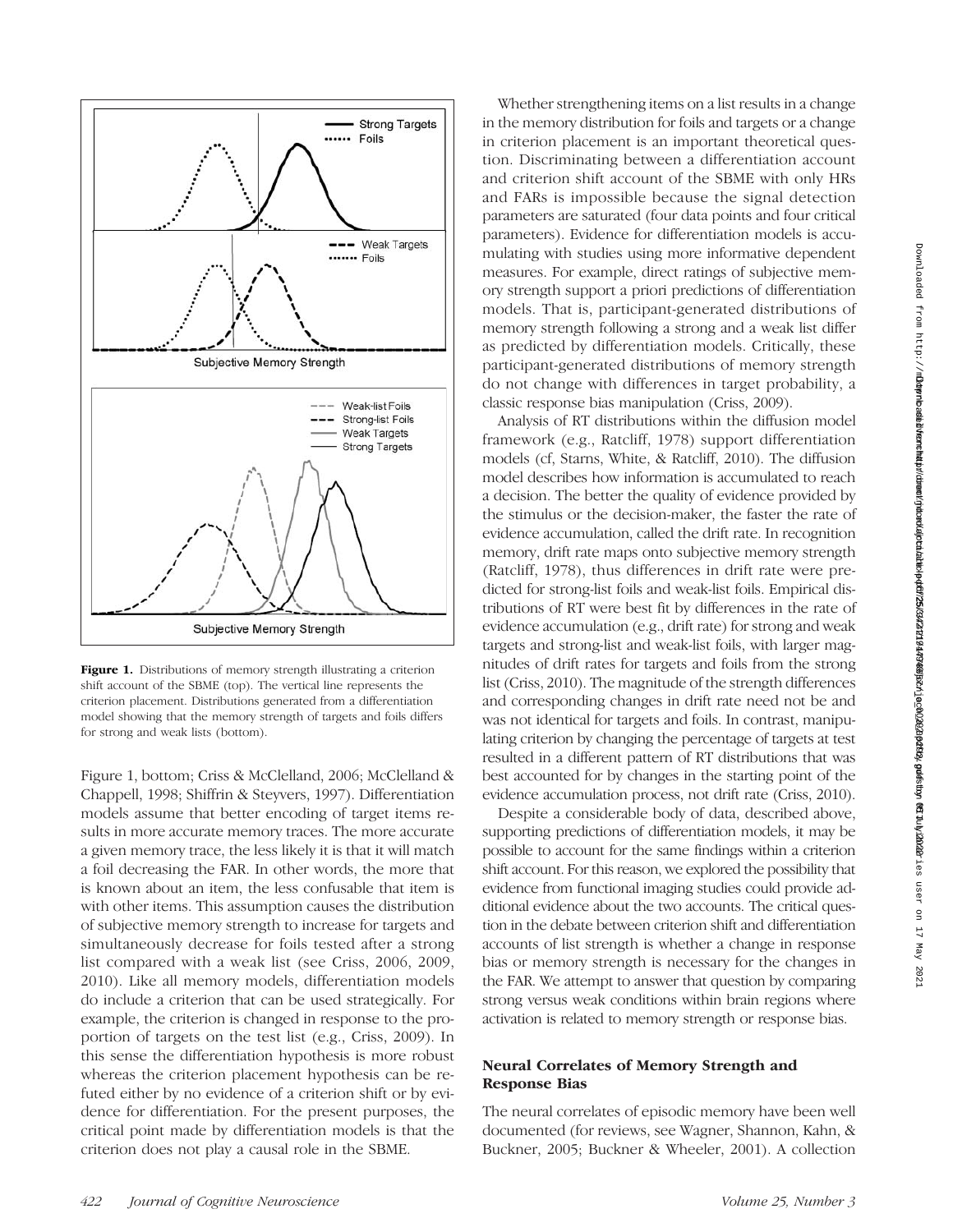of retrieval success areas (RSA) consistently show differential activation when hits are contrasted with correct rejections (CRs) in recognition memory tasks. RSA include inferior and superior parietal cortex, prefrontal cortex, precuneus, and cingulate gyrus (Simons et al., 2008; Wheeler & Buckner, 2004; Konishi, Wheeler, Donaldson, & Buckner, 2000; McDermott, Jones, Petersen, Lageman, & Roediger, 2000; Henson, Rugg, Shallice, Josephs, & Dolan, 1999).

Very few studies of RSA have explicitly differentiated between the contribution of memory strength and response bias to memory performance and the resulting neural activation in these areas. Many studies have shown that some RSA track factors related to memory strength. For example, regions in or near the left intraparietal sulcus are modulated by the subjective memory decision (e.g., differential activity to false alarms vs. misses; Kahn, Davachi, & Wagner, 2004; Wheeler & Buckner, 2003) and left lateral parietal regions near the angular gyrus (AG) are modulated by whether the response is recollection or familiarity based (Vilberg & Rugg, 2008; Wheeler & Buckner, 2004; Henson et al., 1999). Using subjective ratings of strength, other studies have found a set of regions in which activity correlates positively with memory strength, including left lateral parietal and inferior frontal cortex, left thalamus, and bilateral medial parietal cortex (Montaldi, Spencer, Roberts, & Mayes, 2006; Yonelinas, Otten, Shaw, & Rugg, 2005). Relatively few studies have evaluated the role of RSA in response bias manipulations. Herron, Henson, and Rugg (2004) manipulated the percentage of test items that were targets and found that, as the ratio of old to new items decreased, the difference in Hit and CR activation increased in left superior parietal, left inferior frontal, and bilateral anterior frontal regions.

O'Connor, Han, and Dobbins (2010) found correlations between signal detection measures of memory strength  $(d')$  and response bias  $(c)$  with the contrast of Hit–CR across many frontal and parietal regions including several RSA. Like O'Connor et al., we differentiate between those RSA that are modulated by response bias  $(RSA<sub>c</sub>)$  and those RSA modulated by accuracy  $(RSA_{d})$ .

#### Predictions

The goal of this study was to evaluate whether a criterion shift or differentiation causes list strength effects for FARs. Responses to targets as a function of list strength are less informative because both accounts predict an increase in HRs with list strength. The theories differ in their predictions for the memory strength of foils: Differentiation models predict that the memory strength of foils decreases as strength of targets increase and criterion shift models do not. We therefore focus our analyses on differences in activations produced by foils at different levels of list strength. We first identify retrieval success regions and determine whether those areas are correlated with  $d'$ , and therefore considered candidate memory strength areas or are correlated with c, and therefore considered candidate response

bias areas. Such areas are designated  $RSA_{d'}$  and  $RSA_{c}$ , respectively. We then compare strong-list foils and weak-list foils within the  $RSA_c$  and  $RSA_{d'}$  to evaluate whether criterion shift or differentiation accounts best describe the processes underlying the SBME. If a criterion shift underlies list strength effects, then we should see greater activity for strong list foil trials than weak-list foil trials in  $RSA<sub>c</sub>$  (reflecting a list-wide shift in the decision process).

If differentiation underlies list strength effects, we should see differences between strong-list and weak-list foils in regions sensitive to memory strength. However, there are two alternative ways of thinking of how these differences will be manifest. One possibility is that RSA represent the strength of memory activation. In this case, illustrated in Figure 1, strong-list foils should produce even less activation than weak-list foils in these areas. Another possibility and the one that is our primary focus here is that these areas should be thought of as associated with accumulation of evidence toward either of the two possible responses. Strong-list foils lead to faster accumulation of evidence toward the "new' response than weak-list foils. Thus, if RSA contain accumulators of evidence, we would expect to see a faster change of activation in these areas to strong-list foils than to weak-list foils (consistent with the Criss, 2010, application of the diffusion model to the SBME), especially in the most confident responses that represent the extreme edges of the memory strength distributions.

The neural correlates of information accumulation have been well documented in nonhuman primates and include FEFs, lateral intraparietal area, superior colliculus, and dorsolateral pFC (Gold & Shadlen, 2007; Schall, 2001). Relatively less research has evaluated the neural substrates associated with evidence accumulation in humans. Ho, Brown, and Serences (2009) identified a subregion of the right insula whose activity is consistent with a modalityindependent evidence accumulator. In another case, Ploran et al. (2007) controlled the amount of information provided by the stimulus as a means of manipulating information accumulation. Information accumulation regions were defined as those that became active immediately following onset of the stimulus (e.g., early in the time course) and whose subsequent rate of increase in activity was related to the time taken to identify the stimulus. The rise in activity was steep for easy stimuli (identified early) and gradually decreased with stimulus difficulty. We are not aware of any studies that have evaluated the neural correlates of information accumulation in memory. Our focus builds on the rationale of Ploran et al. (2007), leading us to compare the rate of information accumulation in strong-list versus weak-list foils; however, we also consider alternatives.

#### METHODS

#### Participants

Twenty-nine right-handed native English-speaking volunteers with normal or corrected-to-normal vision participated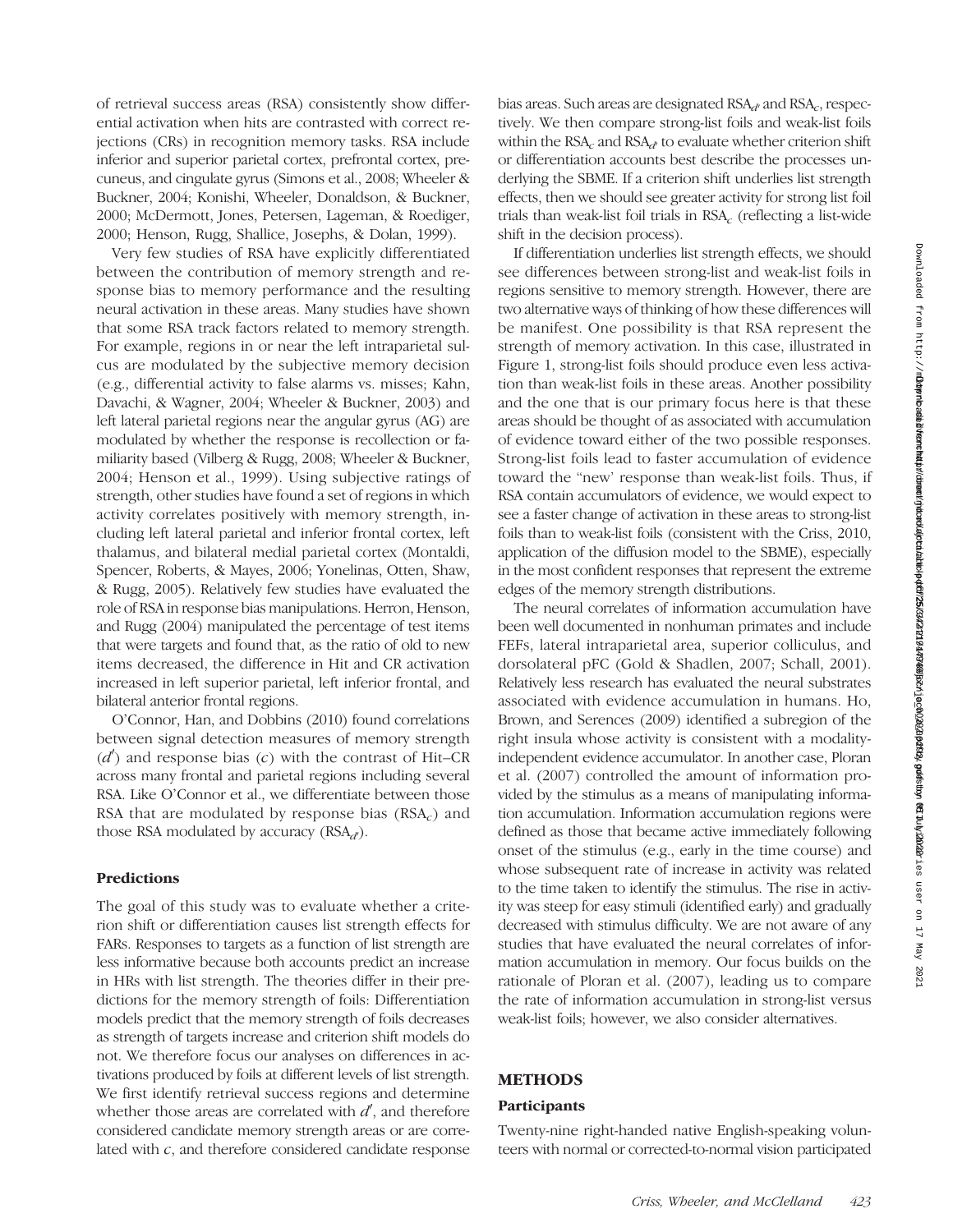in the study. Data from six participants were discarded: three for chance level performance, two for insufficient numbers of observations in some conditions, and one for excessive head motion. Of the remaining 23 participants, 15 were women. Participants ranged in age from 21 to 29 ( $M = 21.9$ ). Participants gave informed consent as required by the institutional review board of the University of Pittsburgh and were paid \$25/hr for participation.

# Stimuli

The word pool consisted of 700 words between 4 and 14 letters in length with a log frequency range between 8 and 14 ( $M = 10.483$ ) among approximately 131 million words in the corpus (Balota et al., 2007).

#### Behavioral Paradigm

Studies focused on the cause of the SBME typically manipulate strength via repetition, and we follow that tradition here (though deep vs. shallow encoding may also produce an SBME). Critically, the mechanisms underlying recognition models operate in the same way whether information is strengthened via encoding task or repetition (e.g., Shiffrin, Ratcliff, & Clark, 1990).

At study, participants received a weak and a strong block, order counterbalanced. Each study list consisted of 100 unique words. For the weak lists, study words were presented a single time for 1.5 sec with a 500-msec ISI. For the strong lists, study words were presented for five such presentations and the entire set of 100 words was randomly ordered anew and presented before any word repeated (equating study test lag for the most recent presentation of weak and strong targets). The test list began immediately after the study list with 100 targets and 100 foils each presented for 750 msec followed by a 2250 msec ISI. Participants responded to the question "was this word on the list you just studied?" on a 4-point scale (sure yes, maybe yes, maybe no, sure no). The test trials were intermixed with 100 fixation trials, also 3 sec in duration. Order of the test trials was generated using the Buracas and Boynton (2002) method.

# Image Acquisition

Images were acquired on a 3-T Siemens (Malvern, PA) MAGNETOM Allegra system at the University of Pittsburgh's Brain Imaging Research Center. Before functional imaging, a T1-weighted high-resolution magnetization prepared rapid gradient-echo image  $(192 \text{ parasagittal slices}, 1 \text{ mm}^3)$ voxels, repetition time  $= 1540$  msec, echo time  $= 3.04$  msec, flip angle  $= 8^\circ$ , inversion time  $= 800$  msec) was acquired. Functional images were collected during task performance using a T2\*-weighted echo-planar pulse sequence sensitive to BOLD contrast (Kwong et al., 1992; Ogawa et al., 1992; repetition time  $= 1500$  msec, echo time  $=$ 25 msec, flip angle =  $79^{\circ}$ , in-plane resolution =  $3.2 \times$ 

 $3.2$  mm, slice thickness =  $3.5$  mm,  $35$  slices, interleaved acquisition). The first five image acquisitions per run were discarded to allow net magnetization to reach a steady state.

# Procedure

The entire experiment was conducted inside the scanner; however, functional images were only collected during the test blocks. Participants were fully informed about the experimental design before entering the scanner. A brief practice block preceded the experimental blocks. Responses were collected with a glove on each hand. Index fingers corresponded to "sure" and middle fingers corresponded to "maybe." The hand used to respond yes or no was counterbalanced across subjects. Participants were asked to respond as quickly as possible without sacrificing accuracy. The experiment was conducted using E-prime (Psychology Tools, Inc., Pittsburgh, PA) and stimuli were projected from the rear of the scanner to a mirror positioned above the participants' eyes. Analysis of ROI-based data was conducted using JMP software (Version 8, SAS Institute, Inc., Cary, NC).

#### Functional MRI Data Analysis

Functional data were corrected for slice timing differences using sinc interpolation, realigning all slices to the first slice. Head motion was corrected within and across runs using a rigid body algorithm with three translational and three rotational parameters (Snyder, 1996). Whole-brain adjustment normalized the modal voxel value for all participants to a value of 1000 to facilitate comparison between data sets (Ojemann et al., 1997).

After preprocessing, functional data from each participant were analyzed on a voxel-by-voxel basis using a general linear model (GLM) approach (Ollinger, Shulman, & Corbetta, 2001; Miezin, Maccotta, Ollinger, Petersen, & Buckner, 2000; Friston, Jezzard, & Turner, 1994). The BOLD data in each voxel were modeled as the sum of coded effects at each time point, produced by modeled events and by unexplained variance. Event regressors were coded into each model at trial onset according to list strength (strong, weak), item type (target, foil), and accuracy (correct, incorrect). Events were modeled over 12 time points beginning at trial onset, producing a time course of BOLD activity for each event spanning 18 sec. Linear trend and constant regressors were included for each run. A series of delta functions described event-related effects as estimates of the percent signal change from the baseline term. This approach makes no assumptions about the shape of the BOLD response. Image processing and analyses were conducted using software developed at Washington University (Ollinger et al., 2001).

To identify RSA, an ANOVA was conducted using GLM parameter estimates from each participant, with Subject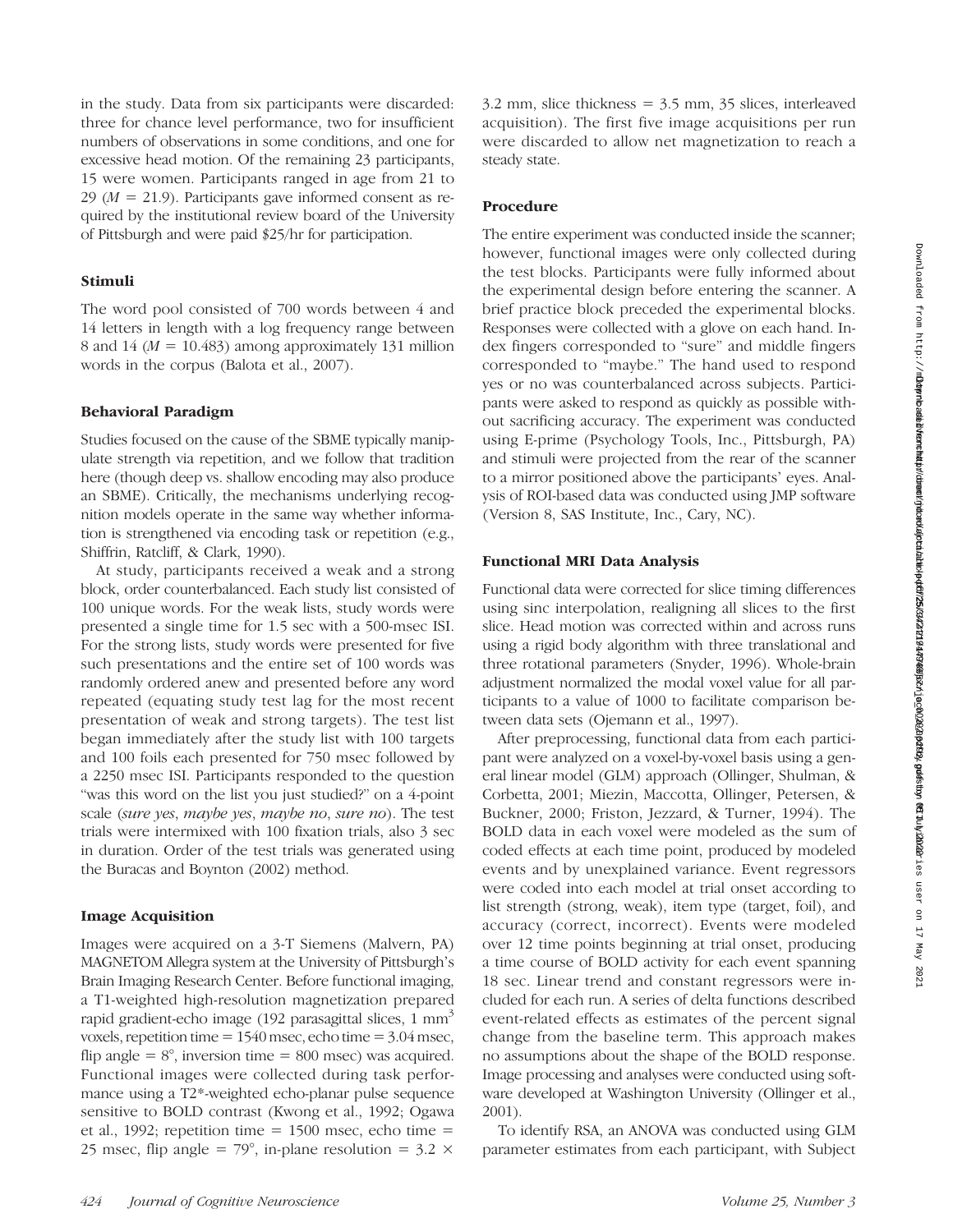treated as a random factor and Time (each whole-brain volume) as a repeated measure. A voxelwise mixed effects repeated-measures ANOVA, with fixed factors of Strength (strong, weak), Item Type (target, foil) and Time (12 time points), was computed on correct trials, collapsing over confidence response. This analysis produced a set of main effect and interaction images, one for each term in the ANOVA model. The interaction image of Item Type (correct target vs. correct foil)  $\times$  Time was used to define retrieval success ROIs. This image displays the degree to which activity on correct target trials differs from activity on correct foil trials across the 12 modeled time points.

During group analyses, BOLD data were resampled into 2-mm isotropic voxels and transformed into stereotaxic atlas space by aligning an individual participant's T1-weighted image to a Talairach atlas-transformed T1-weighted template using a series of affine transformations (Fox, Snyder, Barch, Gusnard, & Raichle, 2005; Michelon, Snyder, Buckner, McAvoy, & Zacks, 2003; Lancaster et al., 1995; Talairach & Tournoux, 1988). The ANOVA produced an F-to-z-transformed statistical image, smoothed using a 6-mm FWHM Gaussian kernel, for each term in the ANOVA. These uncorrected images were then corrected for multiple comparisons and sphericity. Criteria for multiple comparison corrections were based on Monte Carlo simulations (McAvoy, Ollinger, & Buckner, 2001), with a cluster-size Type I error rate of  $p < .05$  at a 70 voxel extent. Although all reported data are from voxels meeting correction criteria, both corrected and uncorrected images were retained for use in the ROI definition procedure (described in the next section). Some activations and ROIs are displayed on cortical surface representations using Caret software (Van Essen et al., 2001) using the population-average, landmark, and surface-based atlas (Van Essen, 2005).

#### Region Definition Procedures

To define ROIs, uncorrected smoothed group z statistical images were resmoothed using a 4-mm hard sphere kernel to reduce the number of peaks in the volume. An algorithm searched for the location of signal change peaks exceeding  $p < .001$  significance, and ROI volumes were grown up to a maximum 10 mm radius of contiguous voxels around the peak coordinates, including only voxels passing threshold. Peaks separated by <10 mm were consolidated by averaging their  $xyz$  coordinates. Voxels failing to pass the sphericity and multiple comparisons corrections described in the previous section were then excluded from the ROIs. Using this approach, only corrected voxels were retained in the ROIs.

#### Correlational Analyses of fMRI and Behavioral Measures

The relationship between memory performance and retrieval success activity was assessed by determining the

degree to which a participant's  $d'$  and c statistics correlated with an estimate of the retrieval success effect (RSE), the difference in peak activity on Hit and CR trials (O'Connor et al., 2010). To compute peak activity in each ROI, the magnitude of the BOLD response on correct target and foil trials was averaged over Time Points 4, 5, and 6 (4.5, 6.0, and 7.5 sec from trial onset). This range of time points was selected because it includes the peak time points in most regions. We note that retrieval success has been characterized both by an interaction of Item Type and Time (in Functional MRI Data Analysis section) and by differences in peak activity between correct target and foil trials (this section). The two approaches should have high agreement because most of the time the interaction of item type with time was significant due to differences at peak. This was verified by evaluating Hit–CR differences at the peak of the time course (defined as Time Points 4, 5, and 6) in each ROI (listed in Table 3). We conducted a  $2 \times 2$  ANOVA with factors of Item Type (target, foil) and Strength (strong, weak). The main effect of Item Type was significant ( $p < .05$ ) in all ROIs except ROI 8, left thalamus,  $F(1, 22) = 2.89$ ,  $p = .09$ , no corrections for multiple comparisons.

The ROI analysis was followed by an exploratory voxelwise analysis in which correct target and foil time series were convolved with a gamma function. This approach was chosen because it provided increased power, helpful in voxelwise analyses, relative to the time-course-based analysis used in the ROI analysis. The scale parameter (β) was regressed against  $d'$  and c in two separate analyses. Images were smoothed using a 4-mm FWHM Gaussian smoothing kernel. The resulting statistical maps were corrected for multiple comparisons as described in the previous section, with a cluster size threshold of 100 voxels and Type I error rate of  $p < .05$  (McAvoy et al., 2001).

# **RESULTS**

#### Behavioral Results

As shown in Table 1, we find an SBME as expected. Onetailed paired  $t$  tests showed that HRs were higher for strong than weak targets,  $t(22) = 8.74$ ,  $p < .001$ . FARs were numerically smaller for strong-list than weak-list foils, but the magnitude failed to reach significance,  $t(22) = 1.200$ ,  $p = 0.122$ . The power to detect significant changes in behavior is relatively low given the small number of participants. We collected pilot data in the behavioral paradigm in which 18 volunteers participated in the exact behavioral paradigm used in the scanner including fixation trials. The combined data (excluding 1 pilot participant whose performance was at chance) show an SBME: Strong HRs are higher than weak HRs,  $t(39) = 9.39$ ,  $p < .001$ , and strong-list FARs are lower than weak-list FARs,  $t(39)$  = 2.47,  $p = .009$ . For comparison with neural activation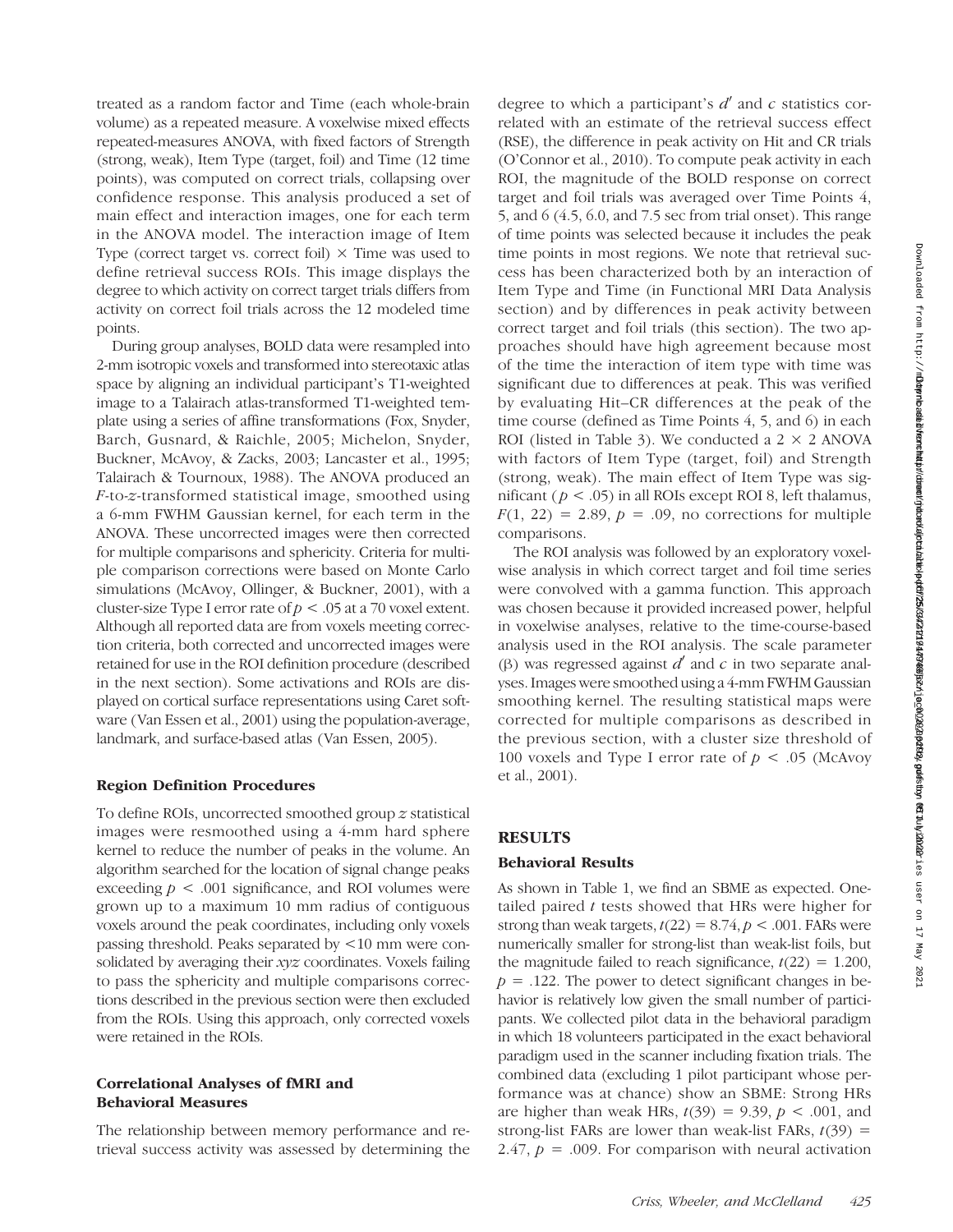Table 1. The Probability of Calling a Test Item Old as a Function of Type of Test Item and List Strength

| <i>fMRI Subjects</i> | Strong     | Weak        | Pilot and fMRI Participants | Strong     | Weak       |
|----------------------|------------|-------------|-----------------------------|------------|------------|
| Targets              | .775(.026) | .609 (.031) | Targets                     | .795(.019) | .603(.026) |
| Foils                | .350(.036) | .390(.031)  | Foils                       | .310(.032) | .377(.027) |

times and for archival purposes, median RT is included in Table 2.

# Imaging Results

# Retrieval Success

The retrieval success analysis revealed reliably different Hit versus CR activity in or near bilateral middle frontal gyrus (MFG) and the left posterior cingulate gyrus, AG, thalamus (thal), and precuneus (Table 3 and Figure 2). These locations are consistent with commonly reported RSA (Simons et al., 2008; Vilberg & Rugg, 2008; Wagner et al., 2005; Buckner & Wheeler, 2001). To investigate the nature of the RSEs, ROIs were defined from the corrected retrieval success statistical map (see Methods) and activity on strong-list and weak-list target and foil trials, averaging over levels of confidence, was evaluated in each ROI. The time course of the BOLD response from four regions are displayed in Figure 3. Consistent with prior reports (Nelson et al., 2010; Wheeler & Buckner, 2004), activity in the AG ROI (Figure 3D) displayed a decrease relative to the GLM baseline term, with a greater magnitude of decrease on foil than target trials (Figure 3D). Whereas activity in retrieval success ROIs is often greater on target than on foil trials, activity in four of the retrieval success ROIs showed the reverse pattern. These regions were located in or near bilateral MFG (Table 3, Nos. 3, 5, and 6) and left precuneus (Table 3, No. 7). This pattern of activation may reflect facilitation in processing related to prior exposure of the targets (e.g., Grill-Spector, Henson, & Martin, 2006).

# Identifying  $RSA_c$  and  $RSA_{d}$

To identify memory strength and response bias components, the peak activity on Hit minus peak activity on CR trials was computed for each participant. For each participant, this value was correlated with two measures of

Table 2. Median RT in Milliseconds for Each Condition and Each Response Type

|         | " $Old"$      |       | "New"  |      |  |
|---------|---------------|-------|--------|------|--|
|         | <i>Strong</i> | Weak  | Strong | Weak |  |
| Targets | 527           | 705   | 975    | 837  |  |
| Foils   | 903.5         | 828.5 | 797.5  | 796  |  |

behavioral performance, bias  $(c)$  to identify  $RSA_c$  and sensitivity  $(d')$  to identify  $\text{RSA}_{d'}$ . Strong and weak trials were analyzed separately. R values for each ROI for strong and weak conditions are listed in Table 3.

This analysis identified correlations of the RSE with  $c$  in both left MFG ROIs in the strong condition only ( $R = .47$ ,  $p = .02$  and  $R = .42$ ,  $p = .04$ ). RSE did not correlate with  $d'$  for the strong condition in either of these regions ( $R =$  $-0.32$ ,  $p = 0.13$  and  $R = -0.35$ ,  $p = 0.11$ . However, a correlation with  $d'$  was found in the left AG ROI in the strong condition ( $R = .53$ ,  $p = .009$ ). The RSE in AG did not, however, correlate with  $c (R = .26, p = .23)$ . The only other retrieval success ROI correlating with  $d'$  was the left caudate nucleus ( $R = .46$ ,  $p = .03$ ), but only in the weak condition. Correlations for the strong condition in the AG ROI are plotted in Figure 4A. On the basis of these analyses, the left AG is a  $RSA_{d'}$  and candidate memory strength region, and the left and right MFG are  $RSA_c$  and candidate response bias regions.

# Analysis of Foils in  $RSA_{d}$

If differentiation underlies list strength effects, we should see faster onset of information accumulation for strong-list than weak-list foil trials in  $RSA_{d}$ . As described earlier, in an information accumulation framework (e.g., diffusion model), stimuli with high-quality evidence accumulate activity toward a decision boundary quicker than stimuli with lower quality evidence. According to differentiation models, strong-list foils have higher-quality evidence (more extreme memory evidence) than weak-list foils, and therefore, strength should affect the rate of increase in activity from trial onset. CRs (not FARs) provide critical evidence of the difference in rate of accumulation because they end at the correct decision boundary, whereas FARs terminate at the wrong decision boundary (and may not follow the expected pattern based on the magnitude of the drift rates).

To evaluate this prediction, we used the Ploran et al. (2007) method, focusing analysis on activity early in the time series, just after trial onset (averaged across Time Points 2 and 3). Ploran et al. (2007) found early differences in the time to reach peak activity (rather than the magnitude of peak activation) for stimuli that were easier to identify in a perceptual task (e.g., provided better evidence). Following their logic, we looked for differences in early activation for strong-list foils that are easier to reject (e.g., provided better evidence). A differentiation account would be supported by strength-based differences in the magnitude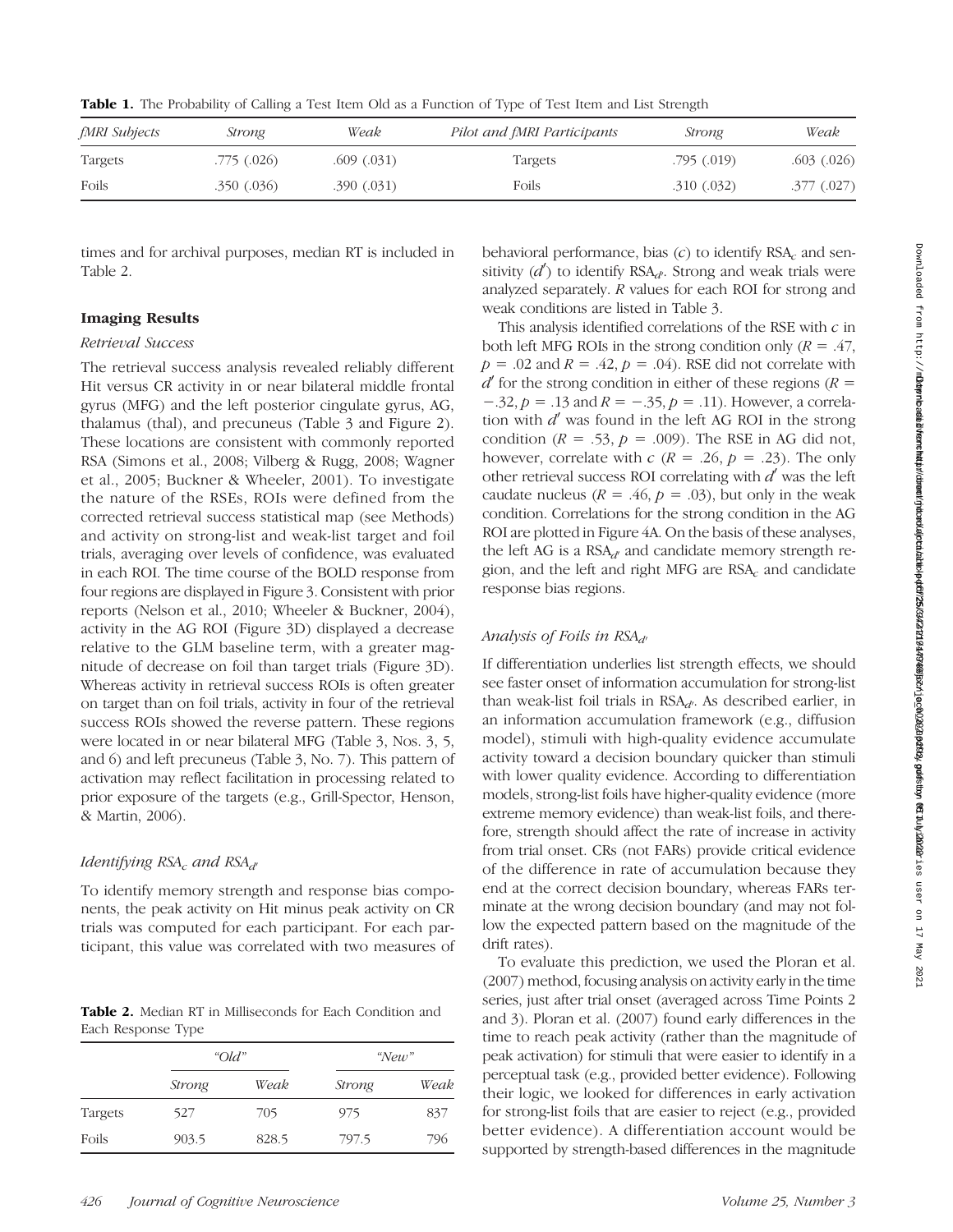| No.            | Hem          | Anatomic Location  | $\mathcal{X}% _{0}$ | $\mathcal{Y}$ | $\boldsymbol{z}$ | $\sim$ BA | $\#Vox$ | $c$ -str | $c$ -w $k$ | $d'$ -str | $d'$ -wk |
|----------------|--------------|--------------------|---------------------|---------------|------------------|-----------|---------|----------|------------|-----------|----------|
|                | L            | Post. Cingulate G. | $-01$               | $-39$         | $+29$            | 31        | 306     | .18      | .17        | .32       | .21      |
| $\overline{2}$ | L            | Cuneus             | $-04$               | $-79$         | $+34$            | 19        | 289     | .03      | .02        | .36       | .23      |
| 3              | $\mathbb{R}$ | Mid. Frontal G.    | $+22$               | $-07$         | $+55$            | 6         | 191     | .27      | $-.03$     | $-.39$    | $-.24$   |
| 4              | L            | Thalamus           | $-10$               | $-05$         | $+14$            | NA        | 141     | $-.05$   | .09        | $-.13$    | $-.09$   |
| 5              | L            | Mid. Frontal G.    | $-24$               | $-03$         | $+55$            | 6         | 171     | $.47*$   | .34        | $-.32$    | $-.15$   |
| 6              | L            | Mid. Frontal G.    | $-17$               | $+04$         | $+57$            | 6         | 104     | $.42*$   | $-.19$     | $-.35$    | .12      |
|                | L            | Precuneus          | $-13$               | $-68$         | $+52$            | 7         | 74      | .37      | .37        | .28       | $-.22$   |
| 8              | L            | Thalamus           | $-03$               | $-17$         | $+11$            | <b>NA</b> | 93      | .15      | $-.02$     | .15       | $-.28$   |
| 9              | L            | Post. Cingulate G. | $-03$               | $-47$         | $+17$            | 30        | 106     | .22      | .05        | .37       | .10      |
| 10             | L            | Angular G.         | $-42$               | $-70$         | $+37$            | 39        | 74      | .26      | .24        | $.53**$   | .35      |
| 11             | L            | Caudate            | $-10$               | $+08$         | $+08$            | NA        | 80      | $-.27$   | .08        | $-.21$    | .46*     |

**Table 3.** ROI Atlas Coordinates and Approximate Anatomic Locations of Retrieval Success Regions and Correlations with  $d'$  and c

Hem = hemisphere; L = left; R = right; G = gyrus; Inf = inferior; Mid = middle; Post = posterior; BA = Brodmann's area; NA = not applicable;  $\#$ vox = number of voxels in ROI; all locations and Brodmann's areas are approximate. The rightmost four columns are Pearson  $r$  values for the parameter  $(c \text{ or } d')$  and RSE for the strong (str) and weak (wk) conditions.

 $* p < .05$ .

\*\*p ≤ .01.

of activity at Time Points 2 and 3 (strong-list foil CRs > weaklist foil CRs, indicating a faster approach to peak activation for strong-list foils) in the left AG, the candidate memory strength region. From a diffusion model perspective, the peak magnitudes need not differ; however the rate of accumulation should be faster for strong-list foils. However, t tests



Figure 2. Corrected retrieval success map, projected onto inflated cortical surfaces. Lateral view of the left and right hemispheres are in the first and second row, respectively. Top row right side shows a dorsal view of both hemispheres. Bottom row right side shows a medial view of the left hemisphere. The reliability of activation is indicated by the scale bar, in  $z$  score units. L = left; Cun = cuneus; PCC = posterior cingulate cortex;  $Pre = precuneus$ ; Thal = thalamus.

(one-tailed) revealed no strong > weak differences in the left AG or any other retrieval success ROI (all  $p \geq .23$ ).

Because the most robust memory strength effects are observed in the most confident responses (e.g., see Criss, 2009, 2010), we performed the same analyses using only "sure" trials. Including confidence in the analysis required us to eliminate five participants who lacked a sufficient number of trials in each condition. This analysis revealed a significant early strength effect (strong > weak) on "sure" responses to foils in the left AG ROI,  $t(17) = 2.01$ ,  $p = .03$ , shown in the left half of Figure 4B ("early"). None of the other retrieval success ROIs approached significance. Peak activity in AG did not differ between conditions, as shown in Figure 4B ("peak"). It should be noted that the "peak" activations in this case are actually well below the baseline. This is true both for Hits and CR (see Figure 3D). This is consistent with our account under the assumption that there is an overall drop in activation in this region during memory task performance; the evidence accumulation process may occur as a positive-going activation on top of this overall drop in activation, or it may occur as a decrease in activity. Although we have stressed the possibility that left AG might profitably be viewed as an evidence accumulator region, with activation increasing as evidence is accumulated, one may also consider the possibility that AG activation might correspond to the total memory activation produced by the stimulus. In this way of thinking, we would expect the BOLD signal strength to be greatest for strong targets, then to decrease for weak targets and weak-list foils, with the lowest signal strength for strong-list foils (as seen in Figure 1, bottom panel). The expected difference between weak-list and strong-list foils is visually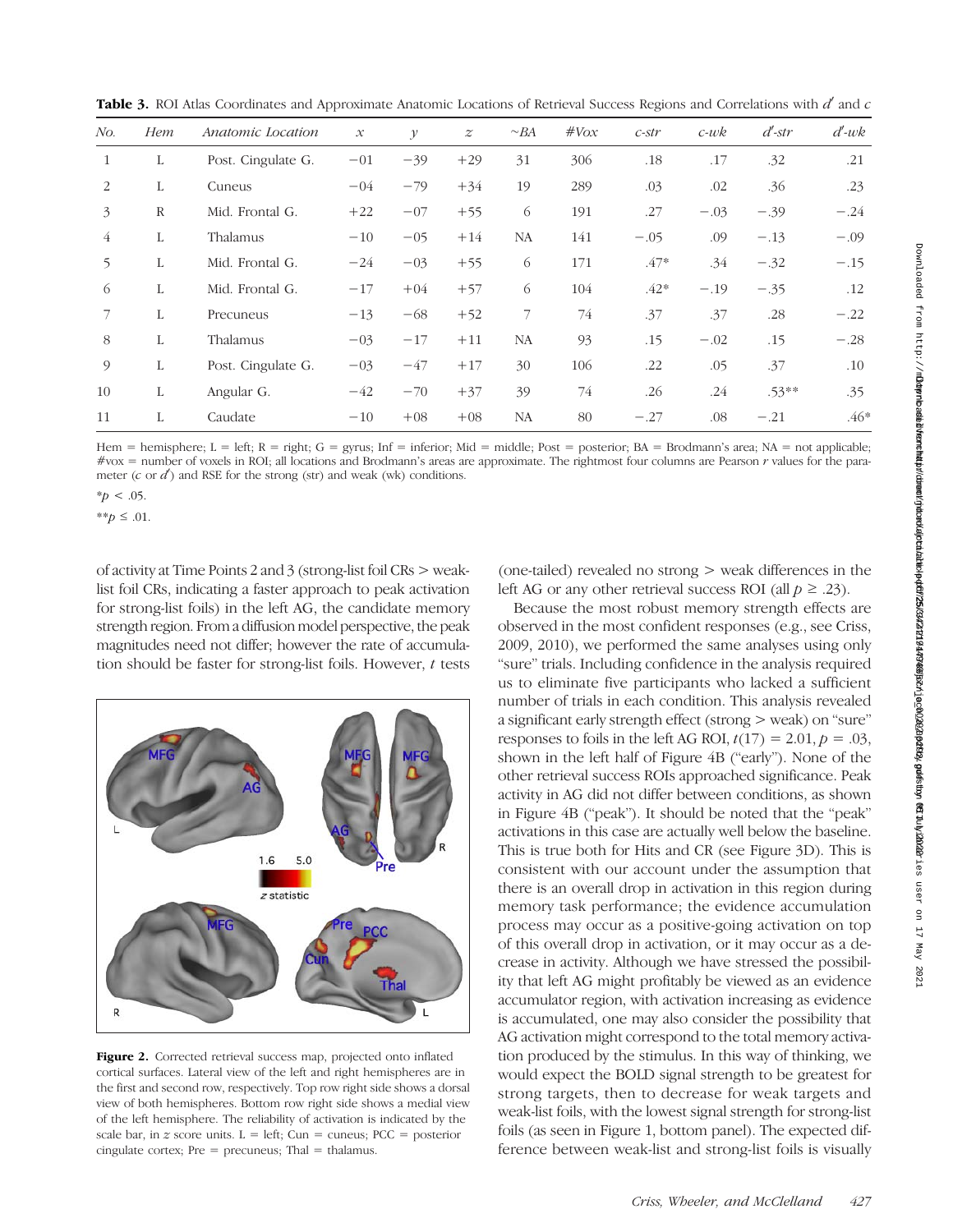Figure 3. Time courses of the BOLD response for a subset of the RSA. Percent signal change from baseline is plotted over 12 time points from stimulus onset for Post Cingulate Gyrus (A), Mid Frontal Gyrus (B), Left Precuneus (C), and Angular Gyrus (D).



suggestive in left AG (see Figure 3D). However, that difference in the peak the BOLD response is not significant.

# Analysis of  $RSA_c$

If a criterion shift underlies list strength effects, then we should see different activity for strong-list compared with weak-list foil trials in  $RSA_c$  (left and right MFG). Data from each retrieval success ROI were entered into separate mixed effects repeated-measures ANOVA models, with Item Type (correct target, correct foil), Strength (strong,

weak), and Time (12 time points) as factors (described in Retrieval Success section). A list strength effect was evaluated using the Strength  $\times$  Time and Item Type  $\times$ Strength  $\times$  Time interaction terms. No interactions of these types were observed in the retrieval success ROIs. Thus  $RSA<sub>c</sub>$  failed to respond to list strength.

In Analysis of Foils in  $RSA_{d'}$  section, we report that five participants were excluded from analyses of "sure" responses to foils because they lacked a sufficient number of such responses. To ensure that these participants did not obscure the analysis just reported, we reran the analysis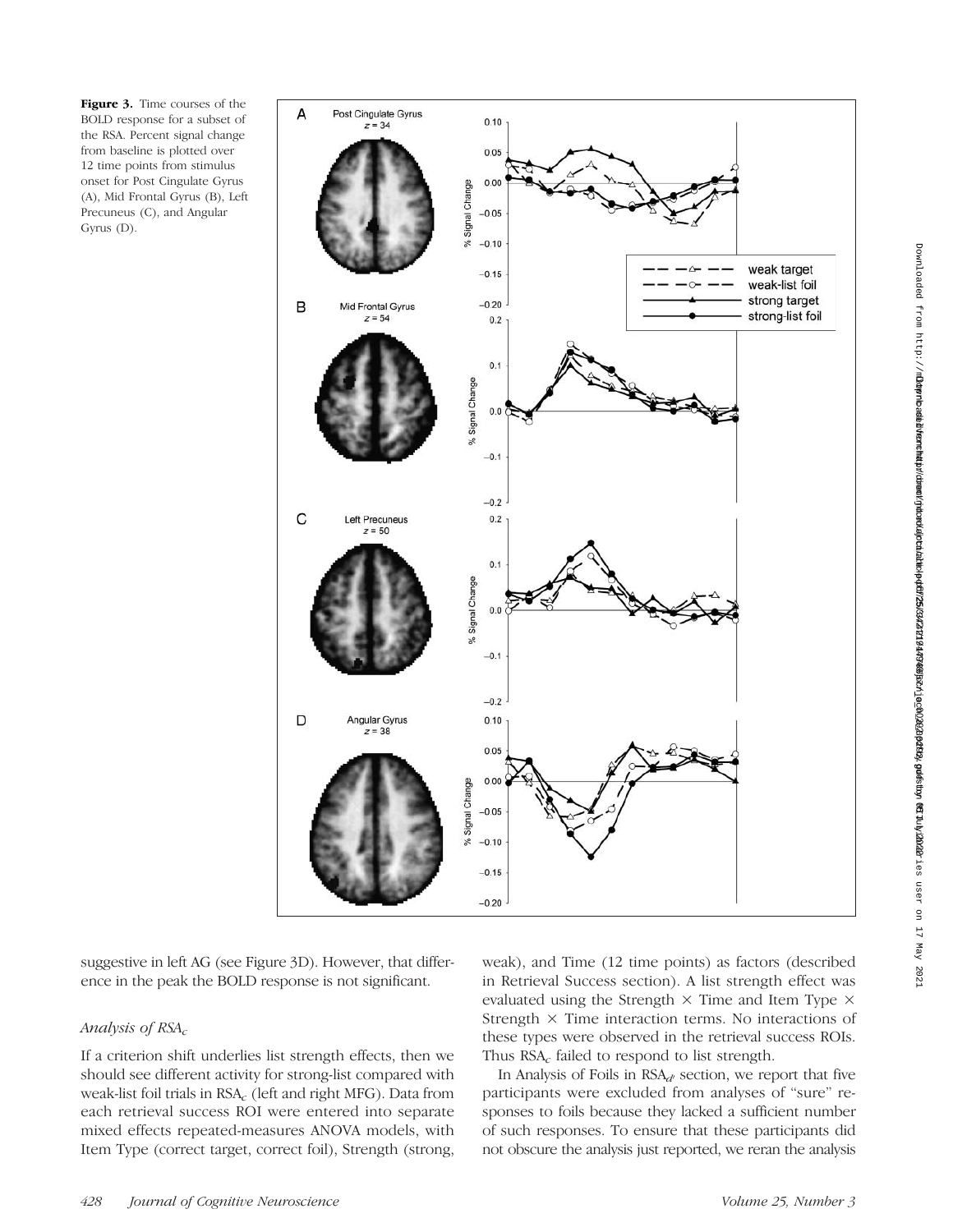

**Figure 4.** The two panels in Panel A show the correlation between activity in left AG and measures of performance. Discrimination  $(d'$ ; left) and bias  $(c;$  middle) are plotted as a function of RSE (Hit–CR percent signal change) for each individual participant. The RSE is correlated with  $d'$  but not c. Panel B shows the magnitude of activation early (averaged over Time Points 2 and 3) and at peak (averaged over Time Points 4, 5, and 6) in AG. Differences between strong-list and weak-list foils early in the time course indicate differences in the rate of evidence accumulation, consistent with differentiation models.

excluding those participants. No interactions were observed. Furthermore, we conducted the ANOVAs separately for "sure" and "maybe" responses and found no interactions. Despite multiple attempts, we found no evidence supporting the hypothesis that RSA<sub>c</sub> respond to list strength.

#### Comparison with O'Connor et al. (2010)

O'Connor et al. (2010) identified a region of left parietal lobe that correlated significantly with bias (c), but not sensitivity  $(d')$ . Together with a voxel-based analysis, their findings suggest that the function of the parietal RSA are related more to overcoming response bias than success at retrieval or memory accuracy. To compare our findings with those of O'Connor and colleagues (2010), a 10-mm diameter sphere was created around their peak AG coordinate (Talairach x, y,  $z = -42, -50, 41$ ), after using the nonlinear transformation method developed by Matthew Brett (imaging.mrc-cbu.cam.ac.uk/imaging/MniTalairach) to convert their Montreal Neurological Institute (MNI) coordinates to Talairach atlas space. The resulting ROI, displayed in Figure 5 along with our retrieval success ROIs, is located anterior to our AG  $RSA<sub>c</sub>$ . Time courses were extracted for Hits and CRs, and correlation analyses were performed. Consistent with the findings of O'Connor et al., we found that the RSE in their ROI correlated positively and reliably with c, but only in the strong condition ( $R = 0.42$ ,  $p = .04$ ; weak:  $R = 0.30, p = .17$ , as shown in Figure 5. There were no correlations with  $d'$  for strong ( $R = .18$ ,  $p = 42$ ) or weak  $(R = .07, p = .76)$  conditions.

# Exploratory Voxelwise Analysis of the Relationship between the RSE and  $d'$  and  $c$

To explore the distribution of voxels sensitive to  $d'$  and c, RSE was correlated with  $d'$  and c in separate mixed-effects

voxel-by-voxel analyses, with Subject as a random factor. The z-transformed and multiple-comparison corrected images are shown in Figure 6A, overlaid onto an inflated left hemisphere cortical surface. Regions in which activity significantly correlated with  $d'$  were found in bilateral MFG near BA 6 and BA 10, left postcentral gyrus, left AG (−36, −70, 39), and bilateral cerebellum (Table 4).

Regions in which activity correlated positively with  $c$ included bilateral precentral and postcentral gyrus, bilateral MFG, bilateral cerebellum, right inferior parietal lobe, and right fusiform gyrus (Figure 6A; Table 5). Many of the regions in this map were located in or near structures typically involved in motor planning or execution, including premotor cortex, primary somatosensory/motor cortex, cerebellum, and BG. All regions in the left parietal lobe were located anterior or superior to the lateral parietal regions that correlated with  $d'$ . There were very few voxels in which retrieval success activity correlated with both  $d'$  and c (Figure 6B, overlap would appear in violet). None of these voxels formed an isolated region, but instead existed at the borders of regions correlating either with  $d'$ or c. This observation indicates a sharp distinction between regions involved in signaling successful retrieval and those involved in attentional or strategic demands.

The AG region identified in the exploratory voxelwise correlation analysis was located near the AG retrieval success ROI reported in Table 3. The spatial relationship between these two regions was explored by overlaying them onto an inflated cortical surface. As shown in Figure 6B, there was a high degree of overlap between the ROIs.

# DISCUSSION

# Differentiation in Episodic Memory

The goal of this article was to use fMRI to evaluate whether differentiation or criterion shifts underlie the SBME in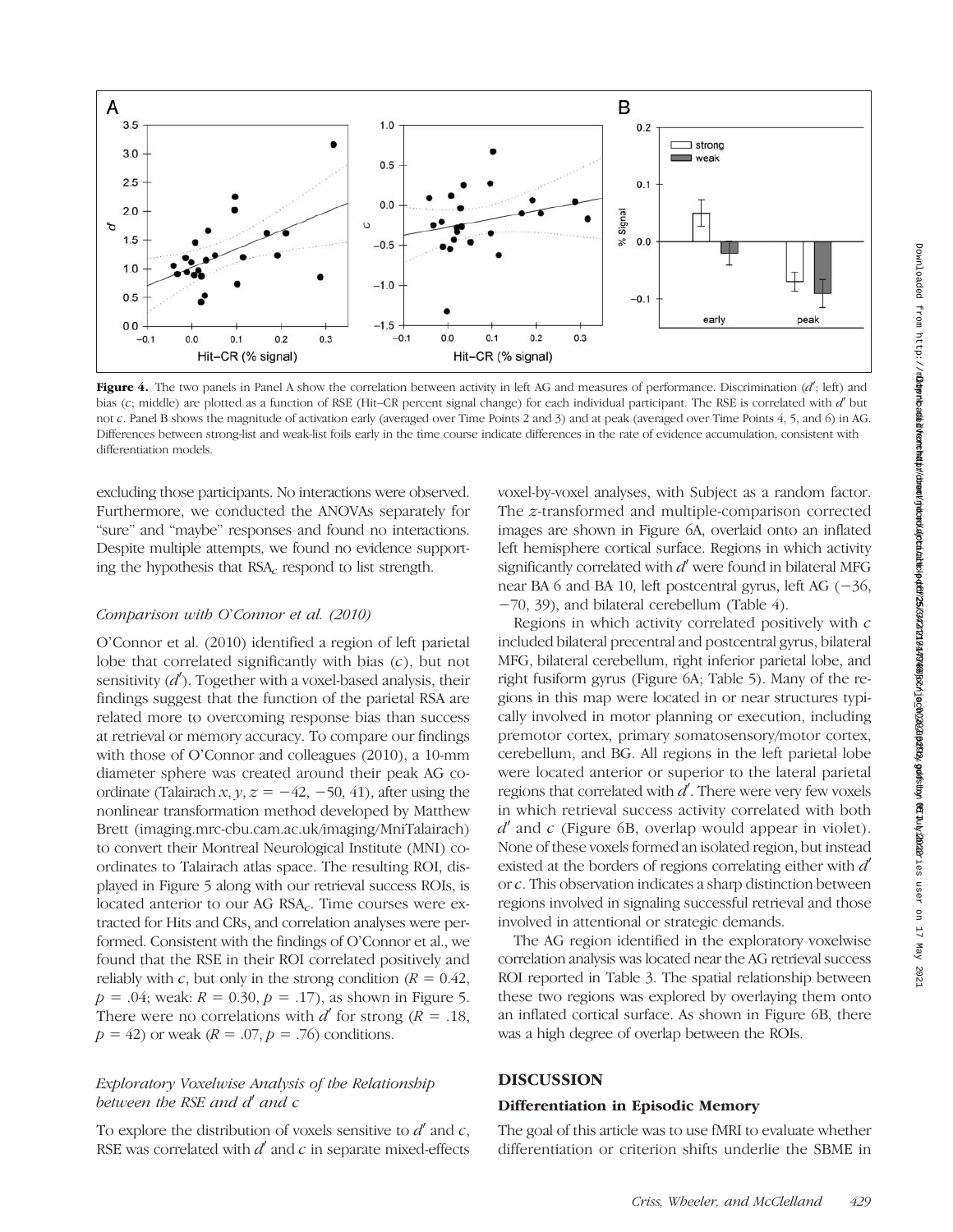Figure 5. The ROI derived from O'Connor and colleagues (2010) is shown in green, overlaid with the retrieval success ROIs (red) onto an inflated cortical surface. The bottom row plot  $d'$  (left) and c (right) as a function of RSE (HR–CR percent signal change) from the O'Connor ROI. Each data point represents values from a single subject. c but not  $d'$  is correlated with RSE in this ROI, replicating the O'Connor et al. finding.



behavioral data. It is of course possible that both differentiation and a criterion shift contribute to the magnitude of the SBME. However, several imaging analyses converged to indicate accumulator-like behavior in or near the AG, supporting a differentiation account. AG showed a Hit– CR difference that grew in magnitude across subjects as  $d'$  increased. This region also displayed early differential strength-based effects in the foil conditions, with activity increasing more during the early time points for stronglist foils than weak-list foils on high confidence trials (Figure 4B, "early"). A voxelwise analysis revealed a region in left AG that correlated with  $d'$  and that overlapped with the left AG retrieval success ROI (Figure 6B). Finally, AG activity showed no relation to response bias. One interpretation of this set of converging findings is that the left AG serves as one source of information accumulation relevant for a memory decision. However, a conclusive statement about the role of the AG in memory awaits further evidence.

A variety of criterion shift models can mimic predictions from differentiation models (e.g., see Stretch & Wixted, 1998). However, this reasoning fails when faced with the full set of relevant data. Investigations of differentiation with purely behavioral data included an important comparison condition that is not included here, namely, a condition manipulating the percentage of test trials that are targets. This manipulation is widely regarded as a response bias manipulation. If both paradigms (% target manipulation and SBME) are driven by changes in criterion location, then a similar pattern of behavior should emerge. In a sophisticated analysis of RT distributions (Criss, 2010) and of participant-generated memory strength distributions (Criss, 2009), qualitatively different patterns of results, requiring different model parameters, emerged. Two different processes appear to underlie behavioral performance in the SBME and % target paradigms. Our data cannot evaluate the neural correlates of manipulating target probability. Fortunately, there are two reports measuring fMRI in a % target paradigm discussed in the Response Bias in Anterior and Superior Parietal Lobe section. As a preview, both experiments are consistent with the conclusion we have reached based on the data reported here: Regions sensitive to response bias are not the same as regions sensitive to memory accuracy.

Characterizing neural activation as reflecting memory strength and response bias and especially describing the role of the left AG as reflecting differentiation is a slightly different nomenclature than is typical in the literature.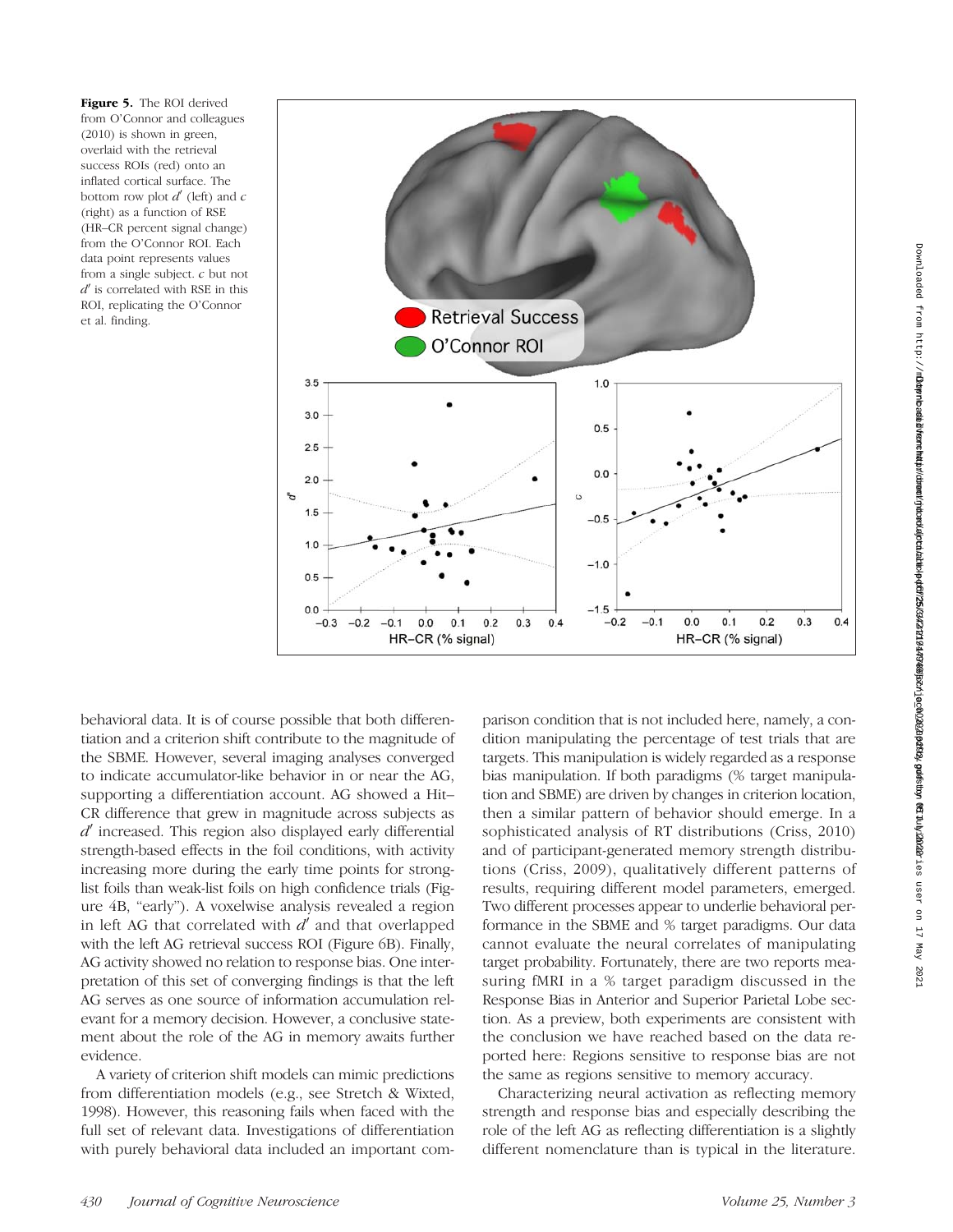

Figure 6. Significant and corrected voxelwise correlations with  $c$  (red) and  $d'$  (blue) are overlaid onto an inflated cortical surface of the left hemisphere (top). The overlap between activations in or near the AG from the retrieval success (red),  $d'$  voxelwise correlation (blue), and analyses is shown in the bottom. Areas of overlap are in violet.

Therefore, the following discussion is aimed at placing our results in the context of prior findings and considering the possibility of reinterpreting prior results.

#### Memory Retrieval and Left AG

The left parietal cortex, including AG, is frequently reported in fMRI studies of retrieval success (Simons et al., 2008). Activity in some parts of AG tends to decrease below baseline during performance of goal-directed tasks suggesting it is part of the "default mode" network. Using functional connectivity density mapping, Tomasi and Volkow (2011) found that bilateral AG belonged to a default mode network that included the parahippocampal gyrus and medial parietal and frontal cortex.

Analyses of spontaneous low-frequency fluctuations in BOLD fMRI data demonstrate a link between AG and medial-temporal and parietal structures. Nelson and colleagues (2010) used resting state functional connectivity analyses and graph theoretical tools to define a grid of parietal regions and evaluated RSEs from six studies across regions. Their analyses also categorized the left AG (−45, −67, 36 in MNI-to-Talairach coordinates) with other default mode regions, including the right AG, posterior cingulate, medial and superior frontal, and anterior temporal cortex. Vincent and colleagues used hippocampal ROIs as seed points and found correlated voxels in bilateral AG (Kahn, Andrews-Hanna, Vincent, Snyder, & Buckner, 2008; Vincent et al., 2006).

The AG may temporarily maintain information retrieved from memory as indicated by several studies showing a relationship between the magnitude of signal change and the degree to which retrieval involves recollection. For example, studies using source memory or remember/ know (RK) paradigms have been associated with less of a decrease in activity in lateral parietal ROIs near the AG when retrieval involves recollection than when it involves familiarity (Wheeler & Buckner, 2004; Dobbins, Foley, Schacter, & Wagner, 2002; Henson et al., 1999). Two studies using a graded memory strength measure (Montaldi et al., 2006; Yonelinas et al., 2005) found nearby parietal regions (Yonelinas: −33, −56, 36; Montaldi: −39, −68, 39; MNI-to-Talairach coordinates) in which there was less of a decrease in activity as subjective memory strength increased. Vilberg and Rugg (2007) had subjects study pairs of picture stimuli and used a variant of the RK paradigm with two levels of remember response based on amount of recollected information (i.e., with [R2] or without [R1] the studied associate). They found a parietal region near the AG (−39, −77, 40 in MNI-to-Talairach coordinates) that was selective for remember responses and increased activity with amount recollected  $(R2 > R1)$ . The authors posited that the region operates as an "episodic buffer"

Table 4. List of ROIs with Positive Correlations between RSE and  $d'$ 

| #             |             | Hem Anatomic Location                     | $\mathcal{X}$  | $\mathcal V$         |       | $z \sim BA$ | $\#Vox$ |
|---------------|-------------|-------------------------------------------|----------------|----------------------|-------|-------------|---------|
| $\mathbf{1}$  | L           | Med. Frontal G.                           |                | $-07$ $-24$ 72 6     |       |             | 196     |
| 2             | R           | Med. Frontal G.                           | 0 <sub>3</sub> | 50                   | 07 10 |             | 152     |
| $\mathcal{E}$ | L           | Postcentral G.                            |                | $-29$ $-28$ 67 3     |       |             | 169     |
| 4             | L           | Postcentral G.                            |                | $-06$ $-41$ 72 5     |       |             | 141     |
| 5             | $R_{\perp}$ | Cerebellum                                |                | $47 -63 -32$ NA      |       |             | 222     |
| 6             | L           | Mid. Frontal G.                           |                | $-38$ 44 13 10       |       |             | 109     |
| 7             |             | L Mid. Temporal G.                        |                | $-54$ $-18$ $-20$ 21 |       |             | 106     |
| 8             | L.          | Angular G./Precuneus $-36$ $-70$ 39 39/19 |                |                      |       |             | 102     |
| 9             | R           | Cerebellum                                |                | $05 -25 -34$ NA      |       |             | 108     |
| 10            | L           | Cerebellum                                |                | $-15$ $-42$ $-48$ NA |       |             | 133     |
| 11            | L           | Cerebellum                                |                | $-37 -44 -49$ NA     |       |             | 126     |

Hem = hemisphere;  $R = right$ ;  $L = left$ ; Med = medial; Mid = middle;  $G =$  gyrus;  $BA =$  Brodmann's area;  $\#$ vox = number of voxels in ROI; all locations and Brodmann's areas are approximate.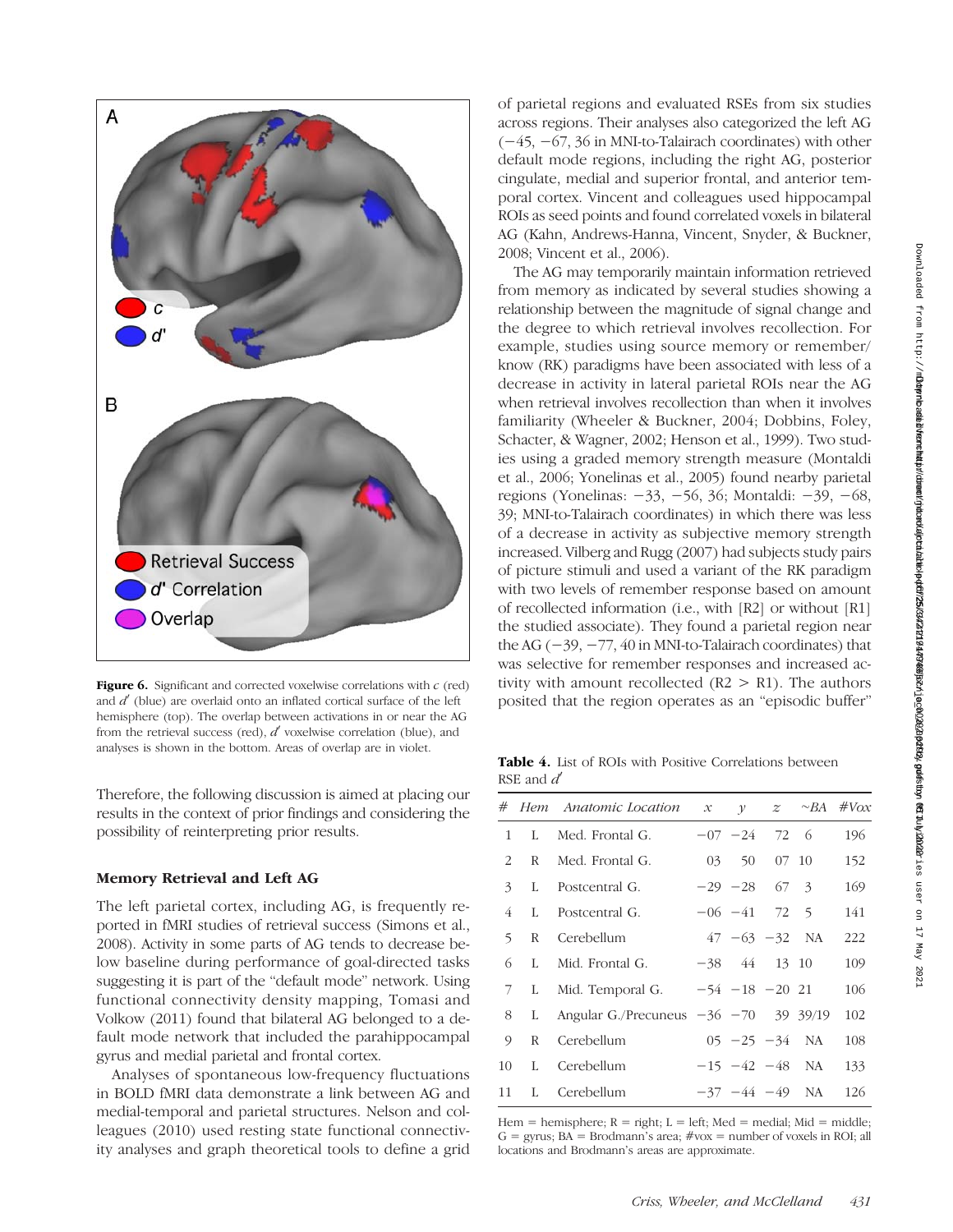Table 5. List of ROIs with Positive Correlations between RSE and C

| No.            |              | Hem Anatomic Location | $\mathcal{X}% _{0}$ | $\mathcal{Y}$ | $\boldsymbol{z}$ | $\sim$ BA      | $\#Vox$ |
|----------------|--------------|-----------------------|---------------------|---------------|------------------|----------------|---------|
| 1              | L            | Mid. Frontal G.       | $-34$               | $-00$         | 51               | 6              | 287     |
| $\overline{2}$ | $\mathbb{R}$ | Inf. Parietal Lobe    | 48                  | $-62$         | 43               | 40             | 143     |
| $\mathfrak{Z}$ | L            | Postcentral G.        | $-47$               | $-26$         | 38               | $\overline{2}$ | 162     |
| $\overline{4}$ | L            | Postcentral G.        | $-52$               | $-22$         | 51               | $\overline{2}$ | 159     |
| 5              | R            | Mid. Frontal G.       | 48                  | 23            | 31               | 9              | 101     |
| 6              | $\mathbb{R}$ | Mid. Frontal G.       | 46                  | 11            | 37               | 8              | 135     |
| 7              | L            | Postcentral G.        | $-31$               | $-21$         | 37               | $\mathbf{1}$   | 116     |
| 8              | L            | Precentral G.         | $-40$               | $-09$         | 55               | 6              | 118     |
| 9              | L            | Cerebellum            | $-17$               | $-47$         | $-37$            | NA             | 141     |
| 10             | L            | Postcentral G.        | $-21$               | $-39$         | 62               | 5              | 204     |
| 11             | L            | Cerebellum            | $-0.3$              | $-42$         | $-35$            | <b>NA</b>      | 129     |
| 12             | $\mathbb{R}$ | Inf. Temporal G.      | 40                  | $-05$         | $-40$            | 20             | 113     |
| 13             | R            | Cerebellum            | 33                  | $-55$         | $-34$            | <b>NA</b>      | 107     |
| 14             | L            | Cerebellum            | $-33$               | $-41$         | $-42$            | <b>NA</b>      | 114     |
| 15             | R            | Cerebellum            | 26                  | $-41$         | $-32$            | NA             | 146     |
| 16             | $\mathbb{R}$ | Mid. Frontal G.       | 20                  | $-02$         | 52               | 6              | 115     |
| 17             | L            | Red Nucleus           | $-08$               | $-22$         | $-04$            | <b>NA</b>      | 101     |
| 18             | L            | Precentral G.         | $-35$               | $-05$         | 37               | 6              | 106     |
| 19             | L            | Pulvinar              | $-13$               | $-27$         | 06               | NA             | 155     |
| 20             | L            | Precuneus             | $-12$               | $-62$         | 25               | 31             | 119     |
| 21             | R            | Cerebellum            | 32                  | $-38$         | $-43$            | NA             | 108     |
| 22             | L            | Mid. Temporal G.      | $-47$               | 01            | $-30$            | 21             | 157     |
| 23             | R            | Fusiform G.           | 26                  | $-91$         | $-13$            | 18             | 158     |

Hem = hemisphere;  $L = left$ ;  $R = right$ ; Inf = inferior;  $G = gyrus$ ; Mid = middle;  $BA = Brodmann's area$ ;  $\#vox = number of voxels in$ ROI; all locations and Brodmann's areas are approximate.

for on-line maintenance of retrieved information. Similarly, Guerin and Miller (2011) found a more ventral left parietal/ middle temporal region (−44, −64, 22 in MNI-to-Talairach coordinates) that decreased activity less as more information was retrieved. Although unilateral lesions to the lateral parietal do not affect source recollection of word labels and faces (Simons et al., 2008), there is evidence that bilateral lesions are associated with reduced perceptual detail in recollection (Berryhill, Phuong, Picasso, Cabeza, & Olson, 2007). This inconsistency between lesion and fMRI studies deserves further attention. Collectively these studies have been used to conclude that AG is associated with recollection, and the association with the amount of content precluded a role in memory decisions. However, under an accumulator hypothesis, the amount of content may very well play an important role: The better the evidence for the memory decision, the faster the information accumulates toward a decision and the faster AG activity changes. In other words, the accumulator hypothesis provides an alternative explanation attributing the role of AG in recollection tasks to high evidence situations.

It has also been proposed that parietal regions play a role in attention to memory. Proposals include the Attention-to-Memory (AtoM; Cabeza, Ciaramelli, Olson, & Moscovitch, 2008; Ciaramelli, Grady, & Moscovitch, 2008) and the Dual-Attentional Processes (Cabeza, 2008) hypotheses. In these accounts, ventral parietal regions mediate reflexive attentional capture of relevant retrieved information whereas dorsal parietal regions are involved in top–down control. In the AtoM framework, the AG is included in the reflexive ventral system and should be more active during target and foil decisions made with high than low confidence because the former items are more salient (Cabeza, 2008). To test whether our findings in AG were consistent with AtoM, we conducted a  $2 \times$ 2 ANOVA on the peak estimates from "sure" and "maybe" targets and foils (collapsed over list strength) on the 18 participants with sufficient data. This analysis identified a main effect of Confidence (sure  $>$  maybe;  $F(1, 17) =$ 13.87,  $p < .001$  and, as expected due to the region definition procedure, a main effect of Item Type (target > foil) with no interaction ( $p = .31$ ). Thus, consistent with AtoM predictions, activity was greater on "sure" than "maybe" trials for both targets and foils. However, this is also consistent with accumulator activity as described next.

# AG Demonstrates Accumulator-like Activity during Episodic Memory

As noted above, the AG region displayed differential strength-based effects early in the time course for foils, suggesting that the momentary signal in this region may be related to the impending memory decision. This finding is similar to the patterns of accumulating activity in a perceptual identification task where participants identify an item that is masked and slowly revealed (Ploran, Tremel, Nelson, & Wheeler, 2011; Wheeler, Petersen, Nelson, Ploran, & Velanova, 2008; Ploran et al., 2007). In those studies, the onset of activity in left parietal cortex ROIs occurred early in the trial and increased at a rate that correlated with the time of identification: Activity increased faster when identification occurred earlier in the trial. The observed patterns of data may reflect an integration-to-bound mechanism (Gold & Shadlen, 2007; Hanes & Schall, 1996) because the information processed was relevant to the decision. That parietal damage does not cause major disruption to memory suggests that the AG is not the sole source of evidence. We note that Ploran et al. (2007) also reported "accumulator-like" regions that decreased rather than increased activity relative to baseline (Figure 3B from that manuscript). Thus, the absolute direction of activity (negative in the AG region reported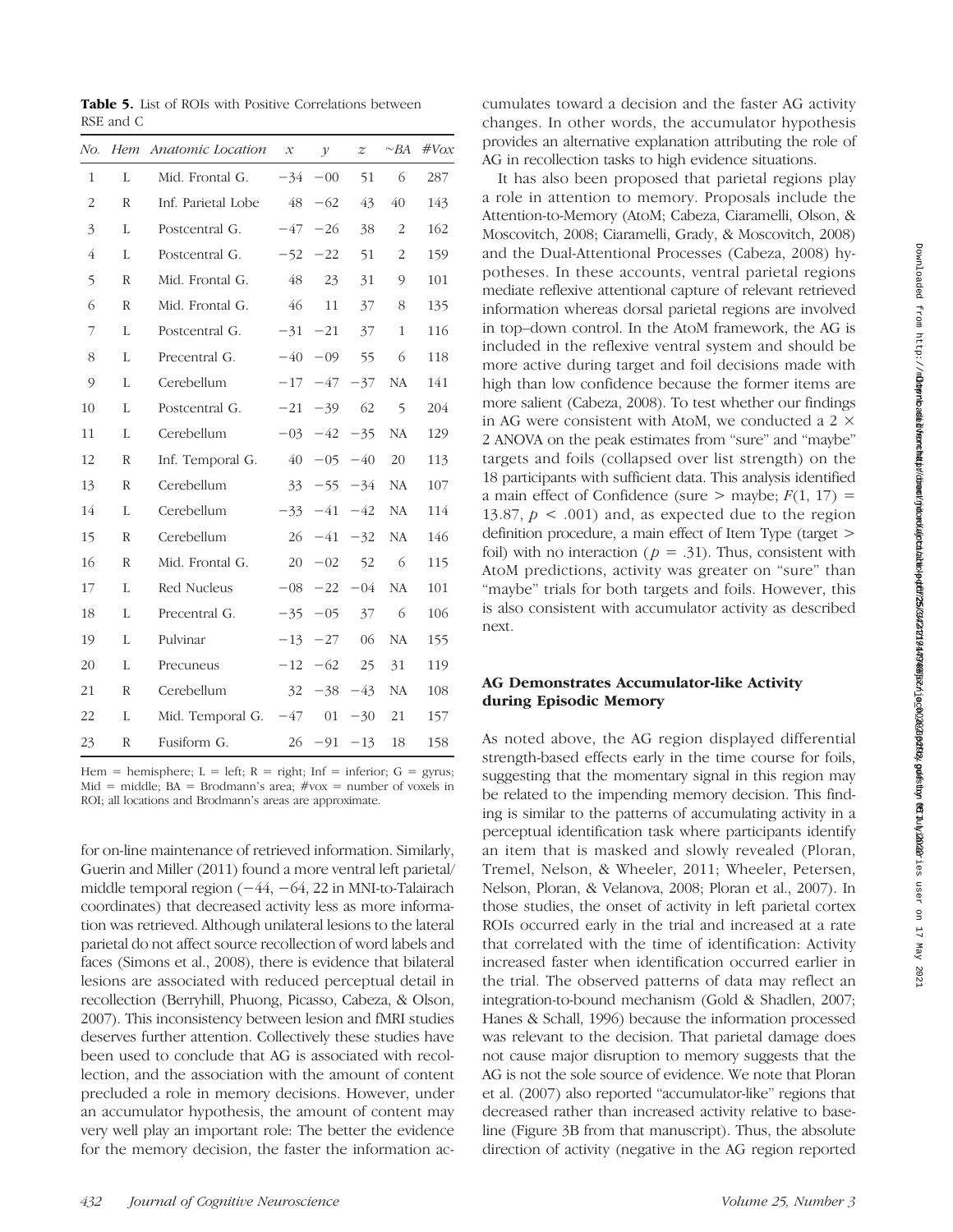here) may be less important than the pattern of accumulation. We also note that their peak voxels (Ploran et al., 2007: −26 −68 38; Ploran et al., 2011: −24, −57, 45 and  $-24$ ,  $-71$ , 34) were ∼15 mm closer to the midline of the cerebral hemispheres than the peak voxel in our AG (AG: −42, −70, 37).

In our data, left AG is activated more for correct target than foil trials and more for "sure" than "maybe" trials. This U-shaped function is consistent with findings from several other studies (i.e., Daselaar, Fleck, & Cabeza, 2006; Yonelinas et al., 2005). This is the expected pattern of data obtained when considering SBME data with the diffusion model framework and is consistent with some models of evidence accumulation in macaque LIP (e.g., Mazurek, Roitman, Ditterich, & Shadlen, 2003): Items receive a high-confidence response because they provide highquality evidence, which has a faster rate of accumulation.

As an alternative to the notion that left AG should be viewed as an evidence accumulator region, we also considered the possibility that left AG activation might correspond to the total memory strength produced by the stimulus. This is consistent with a number of features of the data, including that this is a  $RSA_{d}$ . This possibility is also consistent with the finding of Rissman, Greely, and Wagner (2010) that activity in left AG (among other areas) is predictive of subjective memory for items. Under this view, we would expect less activation in AG from strong-list foil CRs than from weak-list foil CRs (as illustrated in Figure 1, bottom panel), and such a trend is visually apparent after onset of the memory probe (Time Points 5 and 6, Figure 3D). However, this finding was not statistically reliable at our estimated peak time of Time Points 4, 5 and 6, and more confident CRs were associated with greater, not less activation that less confident CRs, a finding more consistent with the evidence accumulator hypothesis. The picture presented by the full pattern is tantalizing in suggesting possible roles for both evidence accumulation and total memory activation in the same brain area. We look forward to further investigations that may help clarify the possibly complex role of left AG in recognition memory.

# Response Bias in Anterior and Superior Parietal Lobe

Our response bias analyses found parietal regions that were located anterior and superior to the AG regions tracking retrieval success. These included a region (Figure 5) taken from a recent study (O'Connor et al., 2010) reporting a significant correlation with  $c$  (but not  $d'$ ) in parietal cortex and regions defined in a voxelwise analysis correlating c with RSE on a subject-by-subject basis (Figure 6A). Somewhat strikingly, the correlation between  $c$  and RSE in our estimate of the O'Connor ROI matched very well with the correlation in their ROI, indicating that the finding is reliable across independent studies. Plotting peak coordinates from those studies revealed a section of left lateral parietal

cortex near the AG and supramarginal gyrus that is frequently associated with memory operations (Hit  $>$  CR) but rarely reported in studies of attention. Findings from the current study are thus consistent with the claim by O'Connor et al. (2010) that anterior and superior regions of the left parietal cortex are related to strategic attention, but inconsistent in that lateral regions were found to be associated with operations pertaining to the memory decision. O'Connor et al. reported no ROIs where the RSE correlated with  $d'$ . The discrepant findings for  $d'$  may be related to differences in task or region selection (e.g., the  $d'$  and c correlations were conducted on an unpublished data set, not the experiment manipulating cue validity reported in their article).

Our findings are consistent with data reported by Aminoff et al. (2011) and Herron et al. (2004), who manipulated response bias by varying the percent of targets in the test block. In both of these studies and in our data, there is considerable overlap with RSA and regions modulated by response bias. As suggested by O'Connor et al., the term "retrieval success" is perhaps a misnomer as these regions reflect the contribution of both memory retrieval and response bias. Another common finding across these studies is a lack of response bias-dependent activation for left AG. Herron et al. report an RSE but no interaction with response bias for a region near left AG (MNI coordinates −33, −72, 30) and Aminoff et al. do not report a contribution of AG in a regression analysis accounting for their data. Finally, all three studies report many regions of parietal cortex that are modulated by response bias.

#### Summary

We found evidence suggesting a differentiation account of the SBME, specifically the AG may be accumulating or maintaining accumulated evidence. Furthermore, we found regions whose retrieval success activity correlates with  $d'$  and with response bias with few such areas that overlap. However, theories of parietal function in memory are diverse (O'Connor et al., 2010; Cabeza, 2008; Ciaramelli et al., 2008; Vilberg & Rugg, 2008; Wagner et al., 2005; Wheeler & Buckner, 2003), and a definitive statement of the role of the AG in memory awaits further research.

### Acknowledgments

Modeling and other data analysis was supported by the National Science Foundation (0951612 to A. H. C.). This research was also supported by the National Institute of Mental Health (R01-MH086492 to M. E. W. and P50-MH64445 to J. L. M.). We thank Sarah Woo for assistance with data collection and processing.

Reprint requests should be sent to Amy H. Criss, Department of Psychology, Syracuse University, 477 Huntington Hall, Syracuse, NY 13244, or via e-mail: acriss@syr.edu.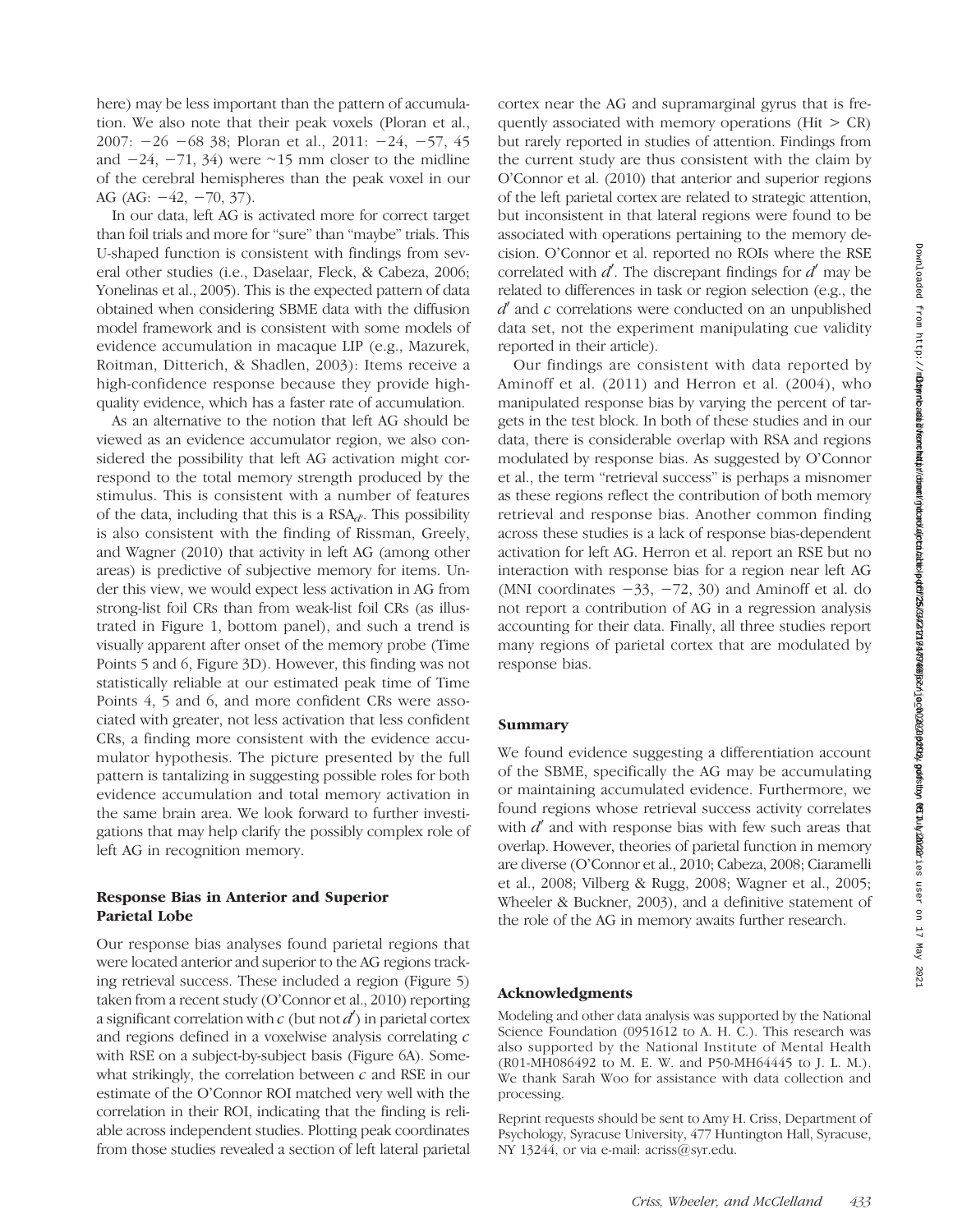# **REFERENCES**

- Aminoff, E., Freeman, S., Clewett, D., Tipper, C., Frithsen, A., Johnson, A., et al. (2011). Neural correlates of criterion shifting in memory. Poster presented at the Cognitive Neuroscience Meeting, San Francisco, CA.
- Balota, D. A., Yap, M. J., Cortese, M. J., Hutchinson, K. A., Kessler, B., Neely, J. H., et al. (2007). The English lexicon project. Behavior Research Methods, 39, 445–449.
- Berryhill, M. E., Phuong, L., Picasso, L., Cabeza, R., & Olson, I. R. (2007). Parietal lobe and episodic memory: Bilateral damage causes impaired free recall of autobiographical memories. Journal of Neuroscience, 27, 14415-14423.
- Buckner, R. L., & Wheeler, M. E. (2001). The cognitive neuroscience of remembering. Nature Reviews Neuroscience, 2, 624–634.
- Buracas, G. T., & Boynton, G. M. (2002). Efficient design of event-related fMRI experiments using M-sequences. Neuroimage, 16, 801–813.
- Cabeza, R. (2008). Role of parietal regions in episodic memory retrieval: The dual attentional processes hypothesis. Neuropsychologia, 46, 1813–1827.
- Cabeza, R., Ciaramelli, E., Olson, I. R., & Moscovitch, M. (2008). The parietal cortex and episodic memory: An attentional account. Nature Reviews Neuroscience, 9, 613–625.
- Cary, M., & Reder, L. M. (2003). A dual-process account of the list-length and strength-based mirror effects in recognition. Journal of Memory and Language, 49, 231–248.
- Ciaramelli, E., Grady, C. L., & Moscovitch, M. (2008). Top–down and bottom–up attention to memory: A hypothesis (AtoM) on the role of the posterior parietal cortex in memory retrieval. Neuropsychologia, 46, 1828–1851.
- Criss, A. H. (2006). The consequences of differentiation in episodic memory: Similarity and the strength based mirror effect. Journal of Memory and Language, 55, 461–478.
- Criss, A. H. (2009). The distribution of subjective memory strength: List strength and response bias. Cognitive Psychology, 59, 297–319.
- Criss, A. H. (2010). Differentiation and response bias in episodic memory: Evidence from reaction time distributions. Journal of Experimental Psychology: Learning, Memory, and Cognition, 36, 484–499.
- Criss, A. H., & McClelland, J. L. (2006). Differentiating the differentiation models: A comparison of the retrieving effectively from memory model (REM) and the subjective likelihood model (SLiM). Journal of Memory and Language, 55, 447–460.
- Daselaar, S. M., Fleck, M. S., & Cabeza, R. (2006). Triple dissociation in the medial temporal lobes: Recollection, familiarity, and novelty. Journal of Neurophysiology, 96, 1902–1911.
- Dobbins, I. G., Foley, H., Schacter, D. L., & Wagner, A. D. (2002). Executive control during episodic retrieval: Multiple prefrontal processes subserve source memory. Neuron, 35, 989–996.
- Fox, M. D., Snyder, A. Z., Barch, D. M., Gusnard, D. A., & Raichle, M. E. (2005). Transient BOLD responses at block transitions. Neuroimage, 28, 956–966.
- Friston, K., Jezzard, P., & Turner, R. (1994). Analysis of functional MRI time-series. Human Brain Mapping, 1, 153–171.
- Gold, J. I., & Shadlen, M. N. (2007). The neural basis of decision making. Annual Review of Neuroscience, 30, 535–574.
- Grill-Spector, K., Henson, R., & Martin, A. (2006). Repetition and the brain: Neural models of stimulus-specific effects. Trends in Cognitive Sciences, 10, 14–23.
- Guerin, S. A., & Miller, M. B. (2011). Parietal cortex tracks the amount of information retrieved even when it is not the basis of a memory decision. Neuroimage, 55, 801–807.
- Hanes, D. P., & Schall, J. D. (1996). Neural control of voluntary movement initiation. Science, 274, 427–430.
- Henson, R. N., Rugg, M. D., Shallice, T., Josephs, O., & Dolan, R. J. (1999). Recollection and familiarity in recognition memory: An event-related functional magnetic resonance imaging study. Journal of Neuroscience, 19, 3962–3972.
- Herron, J. E., Henson, R. N., & Rugg, M. D. (2004). Probability effects on the neural correlates of retrieval success: An fMRI study. Neuroimage, 21, 302–310.
- Ho, T. C., Brown, S., & Serences, J. T. (2009). Domain general mechanisms of perceptual decision making in human cortex. Journal of Neuroscience, 29, 8675–8687.
- Kahn, I., Andrews-Hanna, J. R., Vincent, J. L., Snyder, A. Z., & Buckner, R. L. (2008). Distinct cortical anatomy linked to subregions of the medial temporal lobe revealed by intrinsic functional connectivity. Journal of Neurophysiology, 100, 129–139.
- Kahn, I., Davachi, L., & Wagner, A. D. (2004). Functionalneuroanatomic correlates of recollection: Implications for models of recognition memory. Journal of Neuroscience, 24, 4172–4180.
- Konishi, S., Wheeler, M. E., Donaldson, D. I., & Buckner, R. L. (2000). Neural correlates of episodic retrieval success. Neuroimage, 12, 276–286.
- Kwong, K. K., Belliveau, J. W., Chesler, D. A., Goldberg, I. E., Weisskoff, R. M., Poncelet, B. P., et al. (1992). Dynamic magnetic resonance imaging of human brain activity during primary sensory stimulation. Proceedings of the National Academy of Sciences, U.S.A., 89, 5675–5679.
- Lancaster, J. L., Glass, T. G., Lankipalli, B. R., Downs, H., Mayberg, H., & Fox, P. T. (1995). A modality-independent approach to spatial normalization of tomographic images of the human brain. Human Brain Mapping, 3, 209–223.
- Malmberg, K. J. (2008). Recognition memory: A review of the critical findings and an integrated theory for relating them. Cognitive Psychology, 57, 335–384.
- Mazurek, M. E., Roitman, J. D., Ditterich, J., & Shadlen, M. N. (2003). A role for neural integrators in perceptual decision making. Cerebral Cortex, 13, 1257–1269.
- McAvoy, M. P., Ollinger, J. M., & Buckner, R. L. (2001). Cluster size thresholds for assessment of significant activation in fMRI. Neuroimage, 13, S198.
- McClelland, J. L., & Chappell, M. (1998). Familiarity breeds differentiation: A subjective-likelihood approach to the effects of experience in recognition memory. Psychological Review, 105, 724–760.
- McDermott, K. B., Jones, T. C., Petersen, S. E., Lageman, S. K., & Roediger, H. L., III (2000). Retrieval success is accompanied by enhanced activation in anterior prefrontal cortex during recognition memory: An event-related fMRI study. Journal of Cognitive Neuroscience, 12, 965–976.
- Michelon, P., Snyder, A. Z., Buckner, R. L., McAvoy, M., & Zacks, J. M. (2003). Neural correlates of incongruous visual information. An event-related fMRI study. Neuroimage, 19, 1612–1626.
- Miezin, F. M., Maccotta, L., Ollinger, J. M., Petersen, S. E., & Buckner, R. L. (2000). Characterizing the hemodynamic response: Effects of presentation rate, sampling procedure, and the possibility of ordering brain activity based on relative timing. Neuroimage, 11, 735–759.
- Montaldi, D., Spencer, T. J., Roberts, N., & Mayes, A. R. (2006). The neural system that mediates familiarity memory. Hippocampus, 16, 504-520.